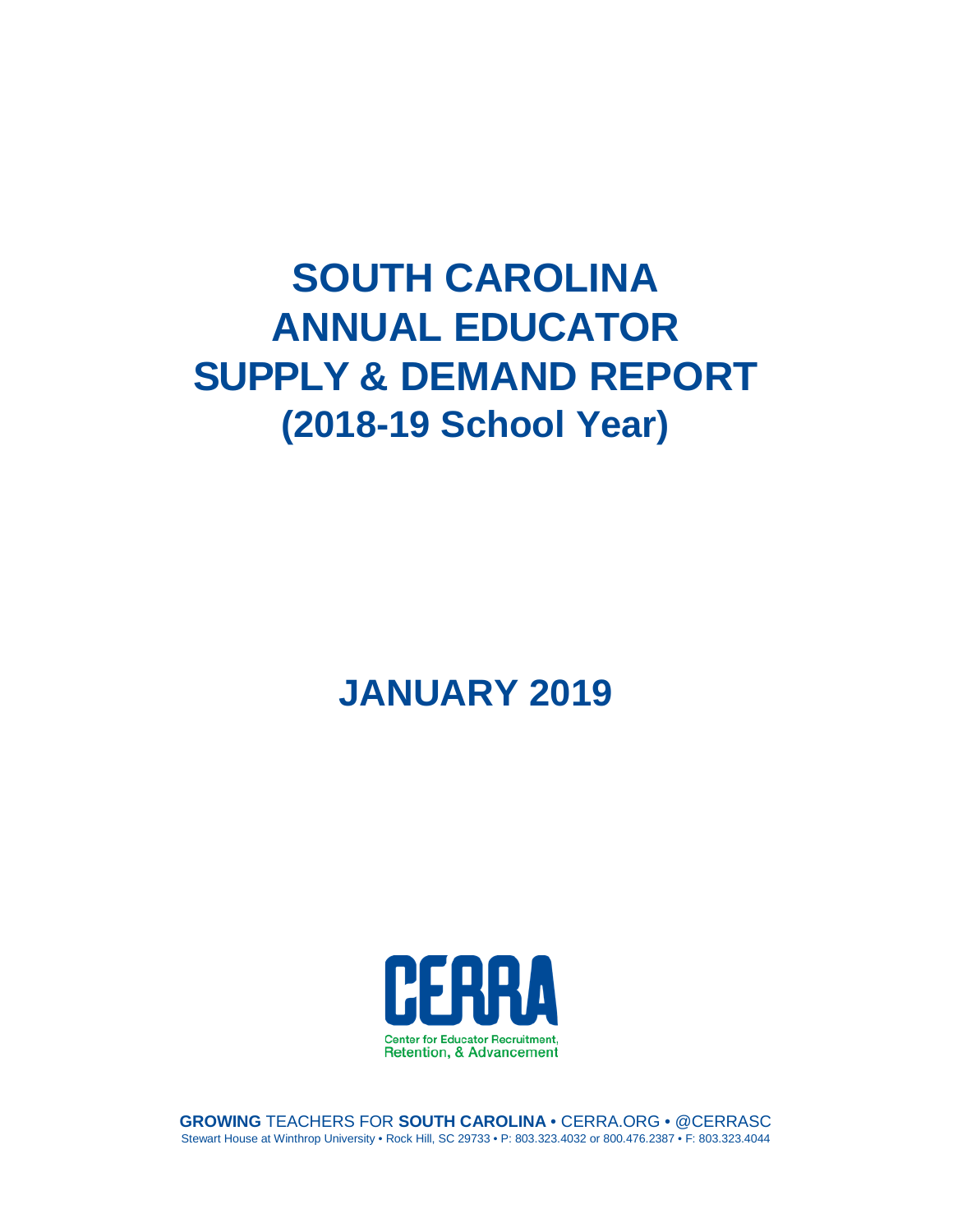### **Table of Contents**

| Ι.    |                                                                                            |
|-------|--------------------------------------------------------------------------------------------|
| П.    |                                                                                            |
| Ш.    |                                                                                            |
| IV.   | Teachers Who Left Their Positions During/At the End of the 2017-18 School Year  4          |
| V.    |                                                                                            |
| VI.   |                                                                                            |
| VII.  |                                                                                            |
| VIII. |                                                                                            |
| IX.   |                                                                                            |
|       | Data Tables for the 2018-19 School Year:                                                   |
|       |                                                                                            |
|       |                                                                                            |
|       |                                                                                            |
|       |                                                                                            |
|       |                                                                                            |
|       |                                                                                            |
|       | Table 4B. Teachers With or Obtaining Alternative Certification Who Left Their Positions 13 |
|       |                                                                                            |
|       |                                                                                            |
|       |                                                                                            |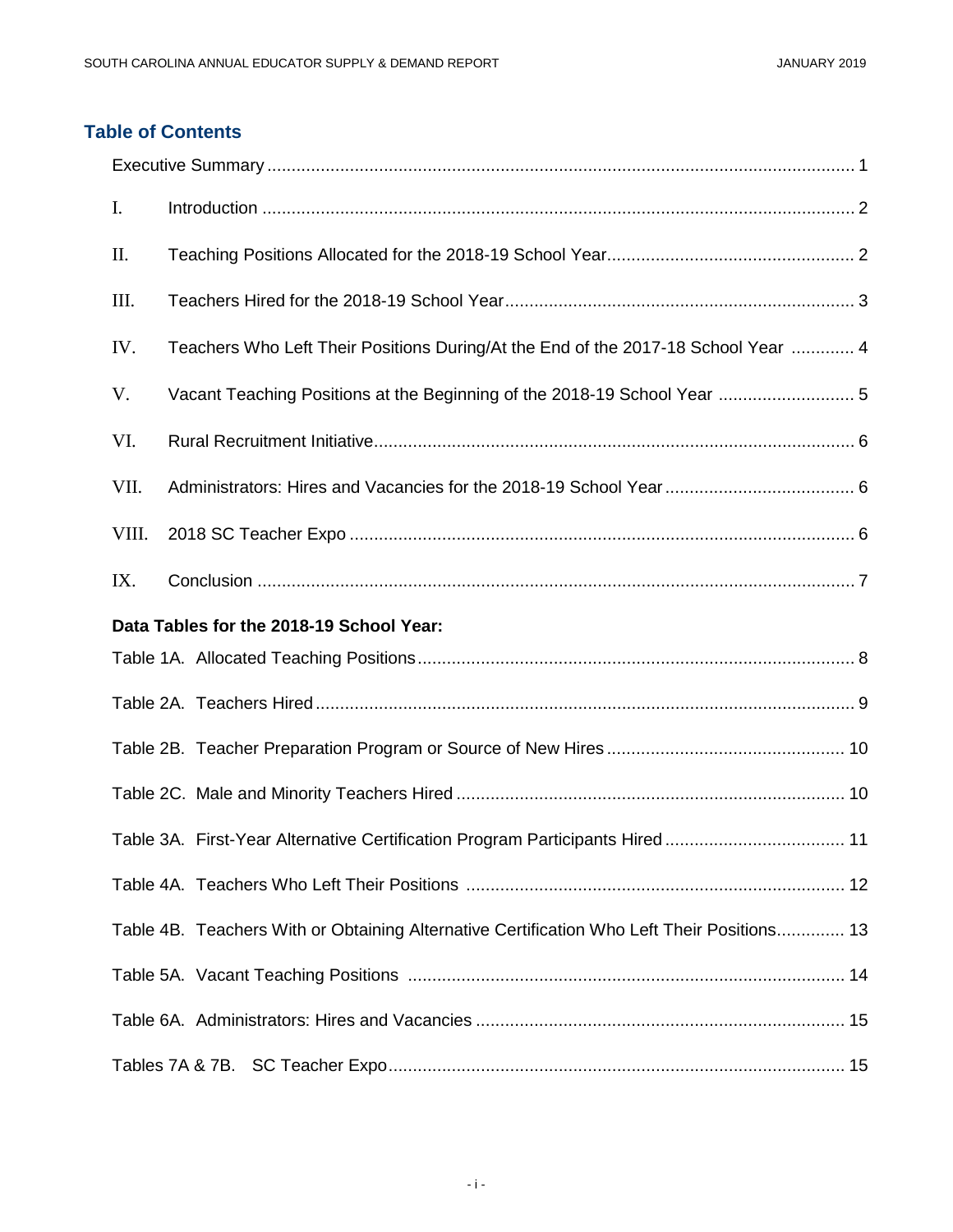#### **Executive Summary**

At the beginning of each school year, the Center for Educator Recruitment, Retention, and Advancement (CERRA) administers the South Carolina (SC) Annual Educator Supply and Demand Survey to collect information on rates of public school teachers entering the profession, those leaving their classrooms, and the number of vacant teaching positions. A total of 85 entities submitted a complete Supply and Demand Survey for the 2018-19 school year: 80 public school districts, four independent career and technology education (CATE) centers, and the Charter Institute at Erskine. This report provides results, both in narrative and table formats, of the data analysis that was conducted for all surveys. The survey and subsequent report continue to serve as a useful tool in highlighting the state's need to produce, recruit, and retain more teachers.

Below are keying findings of the study for the 2018-19 school year:

- Districts reported an increase in the number of teaching positions, teachers/administrators hired, teacher vacancies, and teacher departures.
- The number of SC students who completed a teacher education program has declined by 32% since 2012-13. The number of hires who graduated from an in-state teacher preparation program increased for the first time since 2013-14, accounting for 24% of all new hires.
- Districts are hiring more teachers from other countries. This year, they hired nearly 400 international teachers; in 2013, roughly 100 were hired.
- Approximately 7,300 teachers left their positions during or at the end of the 2017-18 school year; this is an increase of nearly 10% compared to the number of teachers who left during or at the end of the 2016-17 school year. Twenty-seven percent of these teachers reportedly went to teach in another SC public school district, leaving more than 5,300 teachers who are no longer teaching in any SC public school.
- 35% of all teachers who left had five or fewer years of experience in a SC public school classroom, and 13% had been teaching in SC no more than one year. The percentages reported last year were 38% and 13%, respectively.
- 48% of all teachers (excluding retirees) who left had five or fewer years of experience in a SC public school classroom, and 17% had been teaching in SC no more than one year. [Retired teachers represented 26% of all departures compared to 20% last year. Because of this increase and the fact that retirees have significantly more classroom experience than non-retired teachers, they were removed from this particular set of calculations.]
- 25% of first-year teachers hired for the 2017-18 school year left their positions during or at the end of that school year and are no longer teaching in any SC public school. This percentage was 22% last year.
- Districts reported 621 vacant teaching positions. This is a 16% increase compared to vacancies reported at the beginning of the 2017-18 school year and a 29% increase compared to 2016-17. These vacancies are in addition to the 7,600 vacancies caused primarily by teacher departures that had been filled by districts prior to the start of the 2018-19 school year.
- 30 SC districts were eligible to participate in the state's Rural Recruitment Initiative during the 2017-18 school year, FY18 Proviso 1A.59. All 30 districts requested funds for teacher recruitment and/or retention incentives during FY18; 17 of them reported fewer teachers leaving and/or fewer vacant teacher positions compared to the previous year.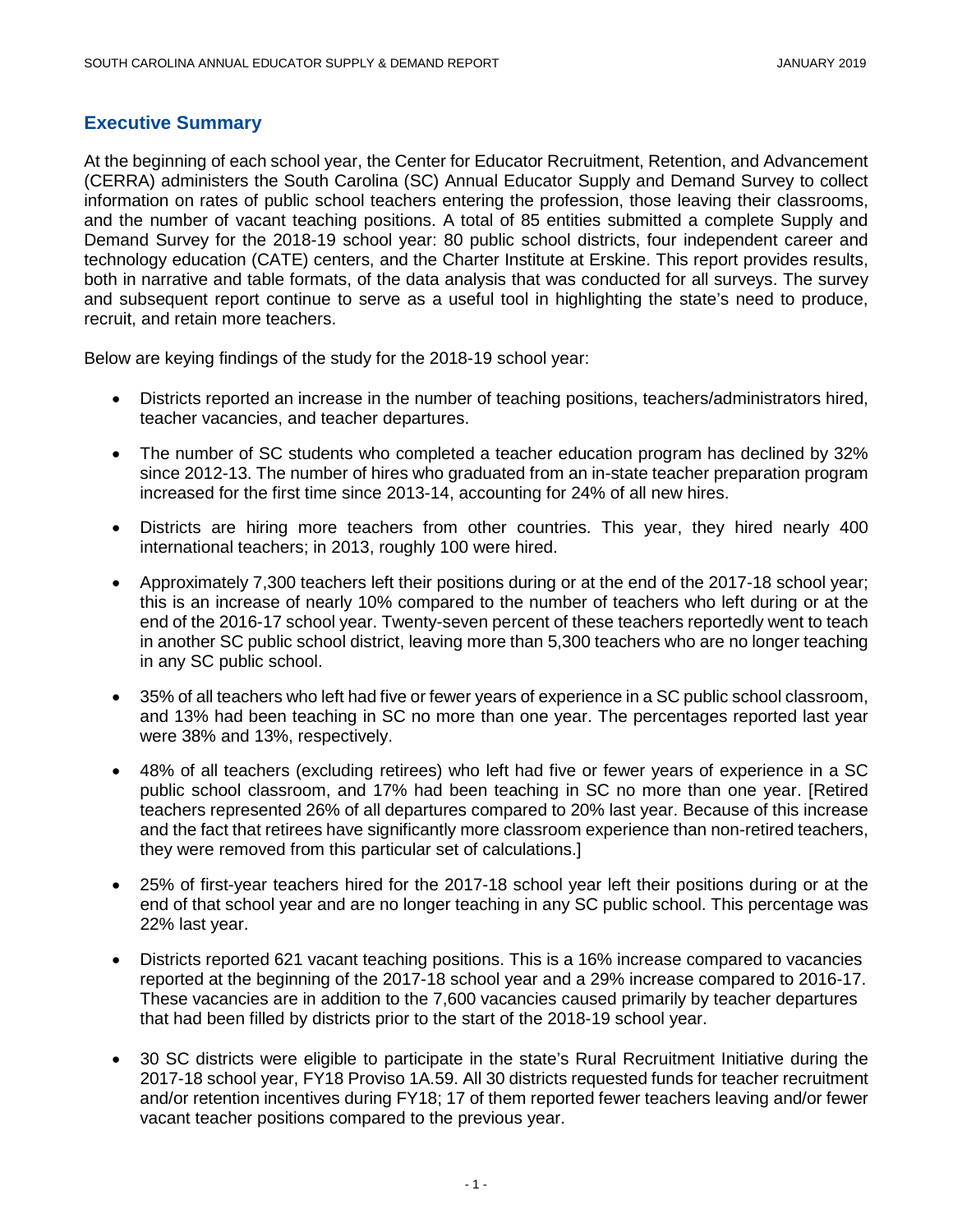#### **I. Introduction**

Since 2001, the Center for Educator Recruitment, Retention, and Advancement (CERRA) has administered the SC Annual Educator Supply and Demand Survey to all public school districts in the state. The majority of CATE centers in the state operate within a public school district and their information is accounted for in the surveys submitted by districts. This year, for the first time, the survey also was sent to eight career and technology education (CATE) centers that serve multiple districts and/or function independently from the district in which the center resides. Additionally, a survey was administered to the Charter Institute at Erskine, a newly established public charter school sponsor in South Carolina. A total of 85 entities submitted a complete Supply and Demand Survey for the 2018-19 school year: 80 of the 82 public school districts, four of the eight independent CATE centers, and the Charter Institute at Erskine.

The main purpose of this survey is to collect data on rates of public school teachers entering the profession, those leaving their classrooms, and the number of positions still vacant at the beginning of each school year. Similar data also are obtained related to school- and district-level administrators. Once responses are submitted, the data are analyzed and summarized in a comprehensive statewide report. Data from the report are used to inform numerous legislative, regulatory, and policy decisions regarding teacher recruitment and retention in South Carolina. CERRA would like to sincerely thank the district representatives who complete this survey each year. Their collaboration facilitates the completion of this very important and complex process.

Note: When completing the survey, districts are asked to report positions in full-time equivalents (FTEs), based on 1.0 for full-time positions and 0.5, 0.75, etc. for part-time positions. For example, if one full-time and three half-time Spanish teachers are hired, the district would report a total of 2.5 FTEs filled rather than four teachers hired.

#### **II. Teaching Positions Allocated for the 2018-19 School Year**

Districts<sup>[1](#page-3-0)</sup> reported approximately 52,600 full-time and part-time certified teaching positions allocated for the 2018-19 school year. Compared to 2017-18 data, this is a small decrease of just 1% or 530 total positions. One partial explanation for this decrease is that two districts did not complete a survey this year, whereas all districts did so last year. These two districts collectively added about 1,170 teaching positions to the total last year. Conversely, five additional entities were accounted for in the totals this year as the Charter Institute at Erskine and certain CATE centers were asked to submit a survey. Jointly, they reported just over 500 teaching positions for the current school year. The survey data from these five entities, combined with the absence of two district surveys, resulted in similar totals for the 2017-18 and 2018-19 school years.

The same six certification/subject areas continue to represent 70% of all allocated teaching positions in the state. These areas include early childhood/elementary<sup>[2](#page-3-1)</sup> (33%), special education (10%), English/language arts (7%), mathematics (7%), sciences (6%), and social studies (6%). The distribution of teaching positions reported in other subject areas has remained consistent over previous years, just as the percentage of positions in each school level (elementary, middle, and high) has held constant. Elementary positions continue to account for half of all FTEs, while middle and high school positions respectively make up 22% and 28% of the total.

<span id="page-3-0"></span> $\overline{\phantom{a}}$ <sup>1</sup> When the term "districts" is used, this refers to all entities that submitted a complete survey for the 2018-19 school year.

<span id="page-3-1"></span><sup>&</sup>lt;sup>2</sup> Early childhood and elementary certification areas are not separated due to the overlap in grade spans for the two areas. Teachers may hold both certifications, and it is difficult for districts to distinguish between the two areas when completing this survey.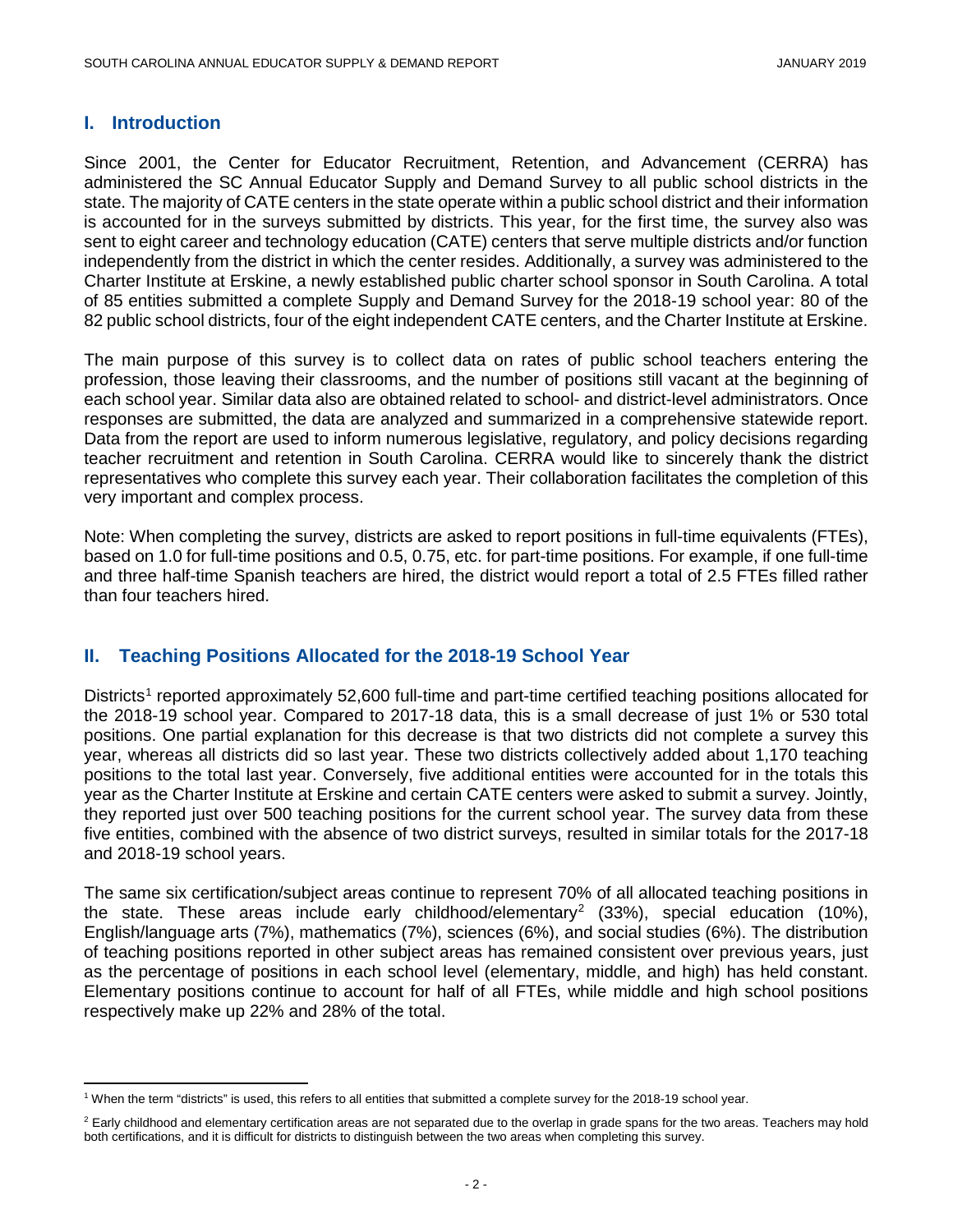#### **III. Teachers Hired for the 2018-19 School Year**

The total number of FTEs filled by newly hired teachers for the 2018-19 school year was 7,600, an increase of 4% or nearly 300 FTEs compared to data from last year. However, when the lists of district survey respondents from both years are taken into account, the difference is actually more than 500 FTEs. Data obtained from four CATE centers and the Charter Institute at Erskine yielded 123 newly hired teachers for the current school year. While the additional data explain part of the increase, the lack of surveys from two school districts this year must be considered as well. Based on 2017-18 data, these two districts hired more than 350 teachers. Assuming each district would have reported similar data, the total number of teachers hired this year may have been closer to 7,950 FTEs.

Approximately three-quarters of all new hires are those employed to teach the same six certification/ subject areas identified in the previous section as making up most of the state's allocated teaching positions: early childhood/elementary (35%), special education (11%), English/language arts (8%), mathematics (7.5%), sciences (7%), and social studies (6%). Another 10% of new hires are physical education teachers (4%), guidance counselors (3%), and music teachers (3%). Along with similarities among subject areas, the percentages of teaching positions and new hires reported in each school level also are alike. Teachers hired for elementary schools account for 49% of all new hires, while 24% were hired to teach in middle schools and 26% were hired for high schools. Comparatively, the percentages of teaching positions in each school level are 50% (elementary), 22% (middle), and 28% (high).

Districts also were asked to identify the preparation program or source of each newly hired teacher. Overall, 41% of all hires are new to the teaching profession, and 59% are new to the district but not the profession. Twenty-four percent of teachers hired for the 2018-19 school year are recent graduates of a SC teacher education program. This percentage, which has been on a steady decline since 2013-14, is up from 21% last year. The actual number of students completing an in-state teacher education program, however, continues to decrease each year. The most recent data obtained from the SC Commission on Higher Education indicate that 1,642 students graduated with a Bachelor's degree eligible for teacher certification during the 2017-18 academic year. Although this number is down from the prior year by only 2.5% or roughly 40 completions, it has dropped by 32% and nearly 800 completions since 2012-13.

Thirty-one percent of all new hires for 2018-19 are teachers from another SC public school district, charter school, or special school. The same percentage was reported last year as well. Beginning in 2015, the largest number of newly hired teachers came from another SC district or school each year. Up until then, however, more new hires were recent graduates of in-state teacher education programs than any other hiring source. Sixteen percent of new hires for the current school year are teachers from another state, 7.5% are recent graduates from teacher preparation programs in other states, and 5% are teachers from another country. Each year since 2013, the number of international teachers hired has increased, shifting from about 100 to nearly 400 this year.

Additionally, 8.5% of all new hires for the 2018-19 school year are participating in one of several alternative certification pathways offered in South Carolina. Data reported by districts at the beginning of the school year confirmed nearly 650 FTEs filled by first-year, alternative certification program participants. For the 2017-18 school year, 9% (667 FTEs) of newly hired teachers were participating in an alternative certification program. In December 2018, CERRA obtained more detailed data from the SC Department of Education that identifies the specific subject areas in which program participants become certified. This information is presented in Table 3A.

For the 2018-19 school year, 18% of all newly hired public school teachers in the state are males. This percentage was 20% for the 2017-18 school year. Twenty-two of new hires for the current school year are minority teachers, whereas 20% were reported as minorities last year.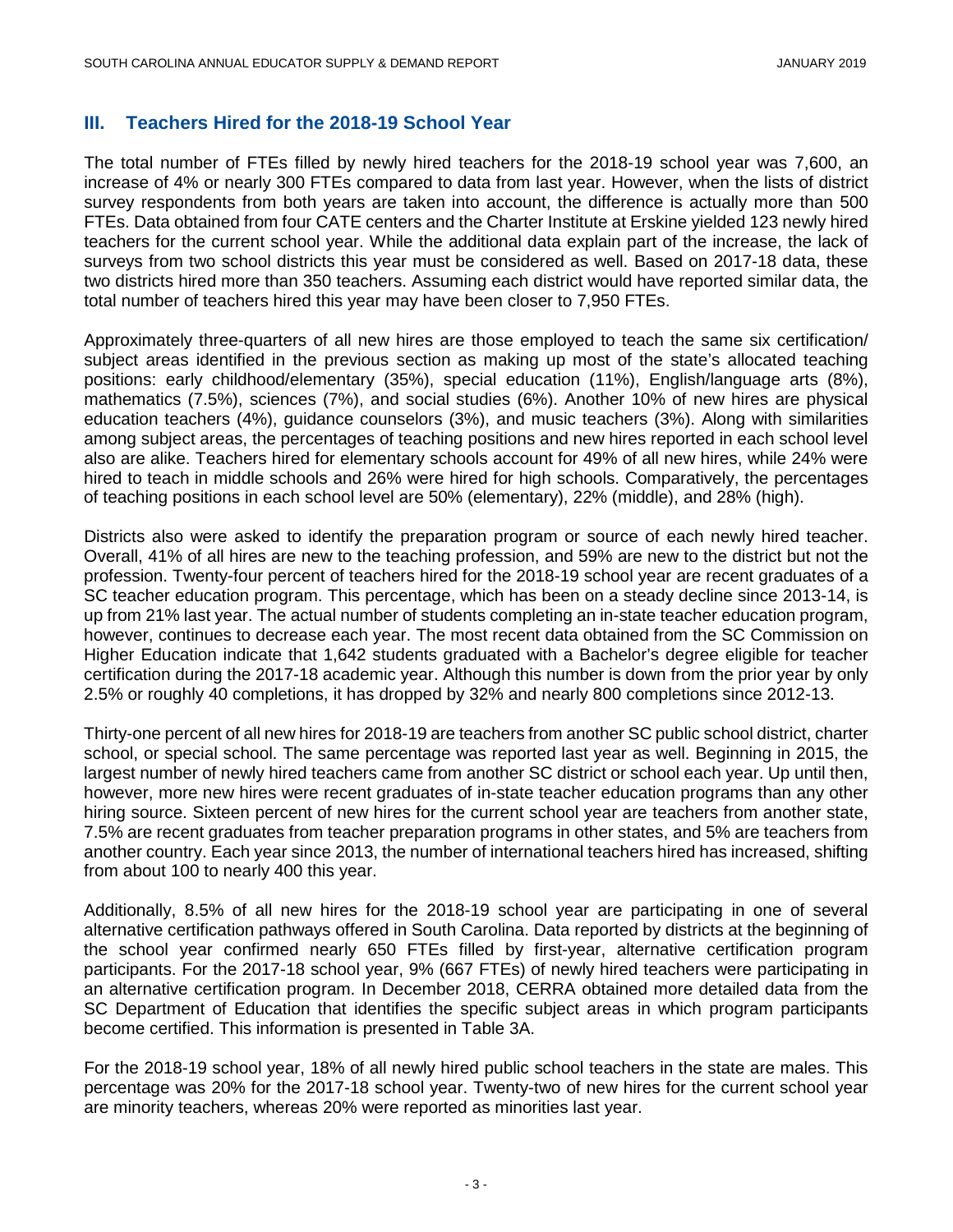#### **IV. Teachers Who Left Their Positions During/At the End of the 2017-18 School Year**

A total of 7,340 FTEs were held by teachers who left their positions during or at the end of the 2017-18 school year. This figure indicates an increase of nearly 10% (635 FTEs) compared to the number of teachers who left during or at the end of the 2016-17 school year. Although the first-time survey respondents contributed approximately 77 of these FTEs, the extra data do not fully explain the rise in departures. The two districts that did not submit a survey for the current school year reported 219 teachers not returning for the 2017-18 school year. Had they responded this year, the difference likely would have been even greater, therefore further confirming that more and more SC school teachers are continuing to leave their positions each year.

Twenty-seven percent of teachers who left their positions during or at the end of the 2017-18 school year reportedly went to teach in another SC public school district. While these teachers remained in SC classrooms, their departures resulted in vacancies that, in most cases, had to be filled by the districts that experienced the turnover. Twenty-six percent either retired for the first time, were active retirees who were not rehired by the district or chose not to return, or their Teacher and Employee Retention Incentive (TERI) period ended. Teachers in this group represented only 20% of departures last year. The increase may be related to the June 2018 conclusion of the TERI program.

Twenty percent of teachers who left did so because of a personal choice. More specifically, 17% reported family-related reasons (home with children, caring for parents, spouse relocation, etc.) and 3% indicated job-related reasons (salary, administration, lack of preparation, etc.). It is important to point out that some districts do not ascertain why teachers are leaving or that teachers may be reluctant to respond to the inquiries. In these cases, districts will simply report the reason for leaving as unknown. Eleven districts identified teachers who left for unknown reasons, and this accounted for less than 7% of all departures occurring during or at the end of the 2017-18 school year.

Included in the group of teachers not returning to their positions for the 2018-19 school year are those who districts reported as being enrolled in or completing an alternative certification program. This group makes up only 3% of SC public school teachers who left their positions, compared to 4% in 2017-18.

In addition to reasons for leaving, districts also are asked to report the years of experience each teacher has in a SC public school district prior to his/her departure. Thirty-five percent of the teachers who did not return to the same position in 2018-19 had five or fewer years of experience in a SC public school classroom. This percentage is slightly lower than the one reported last year (38%), most likely due to an increase in the number of retiring teachers with more than five years of classroom experience. Furthermore, 13% who left had no more than one year of teaching experience in the state; 12% fell into this category last year.

Retired teachers represent a fairly large portion of all departures each year, particularly for the 2018-19 school year. Because of the increase in retirements this year and the fact that retirees have significantly more years of classroom experience than non-retired teachers, they were removed from the following calculations to establish more accurate departure rates. Thus, it was determined that 48% of teachers who left their positions had five or fewer years of experience in a SC public school classroom, and 17% had no more than one year. Excluding this particular group of teachers has a clear impact on the rates in which early-career teachers are leaving their positions.

To further disaggregate the departure data, first-year teachers were examined independently. According to district surveys from the past two school years, 34% of the first-year teachers hired for 2017-18 did not return to the same position in 2018-19; 25% are no longer teaching in any SC public school. These percentages are higher than those from last year, which were 30% and 22%, respectively.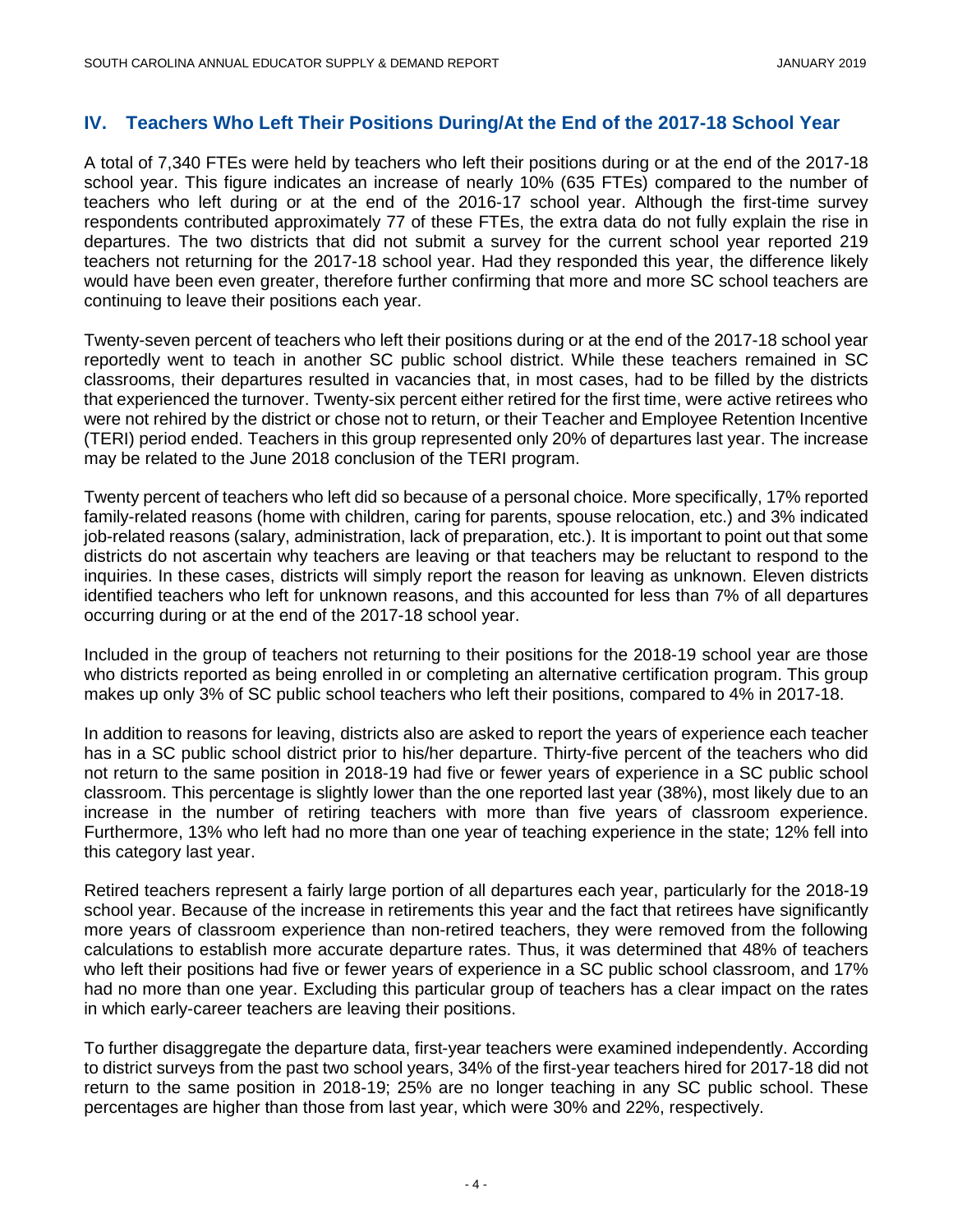#### **V. Vacant Teaching Positions at the Beginning of the 2018-19 School Year**

South Carolina districts reported 621 vacant teaching positions at the beginning of the 2018-19 school year. This number suggests a 13% increase compared to vacancies reported at the beginning of the 2017-18 school year and a 29% increase compared to 2016-17. Significantly more vacancies were reported at the secondary level this year, especially in the sciences, physical education, English, and mathematics. In 2017-18, science vacancies in middle and high schools represented 3.5% of all unfilled teaching positions; in 2018-19, that percentage rose to 7.2%. Similarly, vacant teaching positions in physical education (in all school levels) made up 1.7% of the statewide vacancies reported last year, but grew to 4.4% this year.

Exactly one-third of all vacant teaching positions reported at the beginning of the 2018-19 school year were in the special education (17%) and early childhood/elementary certification areas (16%). Last year, these areas combined made up 40% of all vacancies, with early childhood/elementary holding the largest proportion at 23%. Nearly another third of all unfilled positions was attributable to mathematics (10%), English/ language arts (9%), sciences (7%), and social studies (5%).

Certain groups of districts can often be responsible for an excessively large portion of the state's vacant positions. South Carolina's Pee Dee region, for example, accounted for nearly 30% of all teacher vacancies reported at the beginning of the 2018-19 school year, but makes up only 16% of the state's total number of teaching positions. Conversely, districts in the Upstate region represent more than onequarter of all teaching positions, yet less than 7% of teacher vacancies in the state. The Midlands region is the largest area with 28% of the state's teaching positions and 28% of the state's vacancies. Districts in the Lowcountry region reported 20% of all vacancies and 18% of all teaching positions. Finally, the Savannah River region consists of districts with 13% of the state's teacher vacancies and 11% of its teaching positions.

Many schools and districts in the state face constant teacher turnover. While one or two regions may contain districts with the highest turnover rates, retention issues exist in various geographic pockets all across the state. To this point, of the 36 high-turnover districts currently eligible to receive incentive funds through South Carolina's Rural Recruitment Initiative<sup>[3](#page-6-0)</sup>: 13 are located in the Pee Dee, 12 in Savannah River, 6 in the Lowcountry, 4 in the Midlands, and 1 in the Upstate. A majority of these districts are concentrated in two regions of the state; however, even in districts that are not eligible for incentive funds, there are high-need schools that struggle with teacher recruitment and retention every year.

At this point in the school year, districts may have filled some of the reported vacancies. Many districts also absorb vacancies during the year for a number of reasons and through a variety of means. Regardless, the vacancies districts report at the beginning of each school year are in addition to the vacancies filled prior to the start of the school year. In other words, the 621 vacancies reported are in addition to the 7,600 openings that were caused primarily by departures and identified in surveys as newly hired teachers for the 2018-19 school year. It also should be noted that while most of these new hires occurred as a result of teachers leaving their positions during or at the end of the 2017-18 school year, some were due to the new teaching positions being created for the current school year.

l

<span id="page-6-0"></span><sup>&</sup>lt;sup>3</sup> Only districts with a five-year average teacher turnover rate of greater than 11% are eligible to receive funds through the Rural Recruitment Initiative. More information is provided in the next section of this report.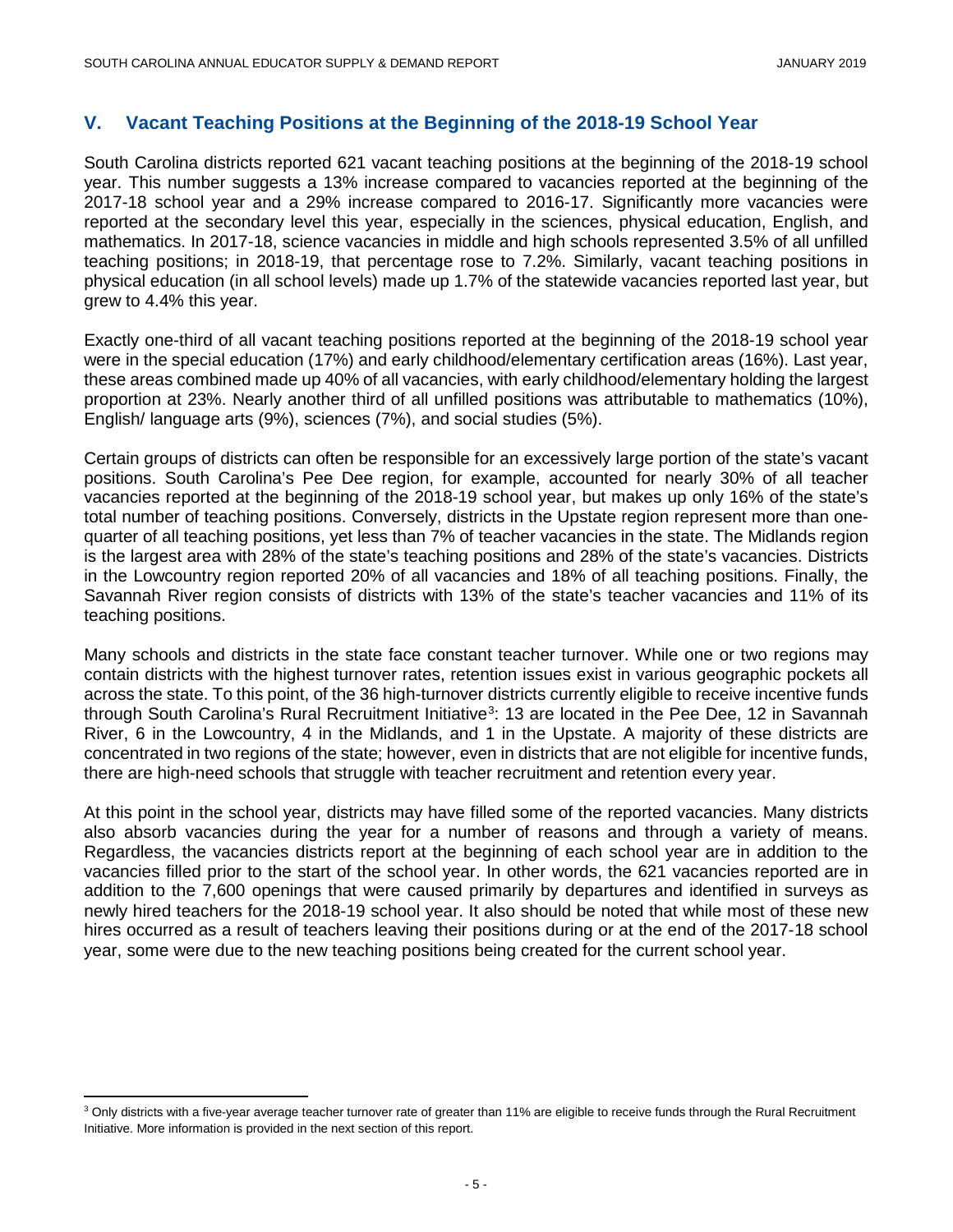#### **VI. Rural Recruitment Initiative**

The Rural Recruitment Initiative (RRI), current FY19 Proviso 1A.55, began in the spring of 2016 and aims to address some of South Carolina's teacher recruitment and retention issues. Through this initiative, eligible districts in the state can request funds to implement teacher recruitment and retention incentives in their schools. Since eligibility is based solely on average teacher turnover rates, the list of eligible districts changes each year. For the 2018-19 school year, 36 of 82 public school districts in the state are eligible to apply for funds through the RRI. Effectiveness data for these districts will not be available until next year, so this section of the report will focus on the 30 districts<sup>[4](#page-7-0)</sup> that were eligible for funds during the 2017-18 school year (FY18).

Of the 30 eligible districts, all requested funds for teacher recruitment and/or retention incentives during FY18. After examining the 2018-19 Supply and Demand survey data, it was determined that 17 of the 30 districts reported fewer teachers leaving and/or fewer vacant teacher positions compared to the previous year. More specifically, ten districts reported a smaller number of teachers leaving and 12 districts indicated less vacancies. Of the ten districts, three experienced more than a 20% reduction in the number of teachers leaving; one was more than a 60% difference. Of the 12 districts, one went from 52 vacant teacher positions at the beginning of the 2017-18 school year down to 29 vacancies at the beginning of the 2018-19 school year, and another went from 11 to zero vacancies in that same time period. Five districts had fewer numbers of teacher departures and teacher vacancies. While some of the participating districts have yet to see any major improvements, the number of districts that are positively impacted by the RRI incentives is growing each year. An external program evaluation of the RRI's effectiveness is scheduled to be conducted during the spring of 2019.

#### **VII. Administrators: Hires and Vacancies for the 2018-19 School Year**

Districts reported [5](#page-7-1)45 FTEs that were filled by newly hired administrators<sup>5</sup> for the 2018-19 school year. Compared to 2017-18, this is an increase of 14%, primarily due to more elementary principals and high school principals and assistant principals being hired this year. Districts also identified 55 vacant administrator positions at the beginning of the 2018-19 school year, which is a decrease of 10 vacancies compared to the number reported last year. One group of administrators affected by fewer vacancies is district superintendents. At the beginning of the 2017-18 school year, there were seven vacant superintendent and assistant/associate superintendent slots; this year, there were only three.

#### **VIII. 2018 SC Teacher Expo**

The SC Teacher Expo is a statewide teacher recruitment fair designed to facilitate connections between in-state and out-of-state job seekers and the SC public school districts and special schools who choose to send recruiters to the Expo. The most recent Expo was held in May 2018. The event was attended by 53 districts and special schools looking to fill vacancies and 233 candidates seeking a teaching position in South Carolina. Districts were asked to provide the number of teachers hired as a result of their participation in the 2018 Expo. A total of 78 teachers who attended the Expo were hired for the 2018-19 school year; of these, 27 are minority teachers and 17 are males. In the past 15 years, approximately 1,400 teachers have been hired from the Expo. These numbers are likely much higher than what is reported each year as several districts, including a very large one, typically do not provide this information.

<span id="page-7-0"></span> $\overline{\phantom{a}}$ <sup>4</sup> The 30 eligible districts were Allendale; Anderson 4; Bamberg 2; Barnwell 19, 29, & 45; Beaufort; Clarendon 1 & 2; Dillon 4; Dorchester 4; Edgefield; Fairfield; Florence 3 & 4; Hampton 1 & 2; Jasper; Lee; Lexington 4; Marion; Marlboro; McCormick; Orangeburg 3,4, & 5; Richland 1; Saluda; Sumter; and Williamsburg.

<span id="page-7-1"></span><sup>5</sup> Administrators refer to all employees in certified, non-teaching positions and are reported in the following categories: district (assistant) superintendent; other district-level administrator; elementary, middle, and high school (assistant) principal; and other school-level administrator.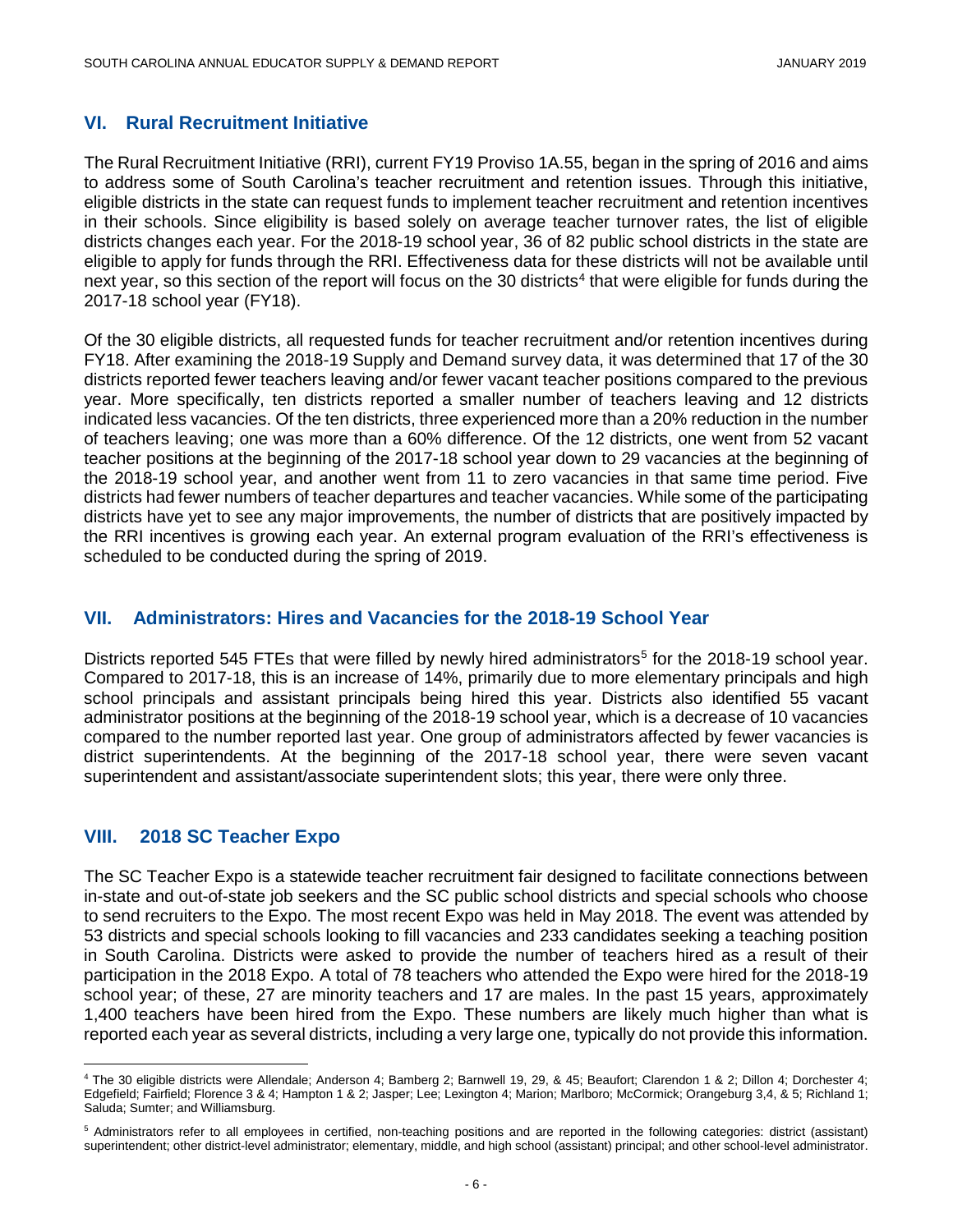#### **IX. Conclusion**

The number of SC teachers who leave the classroom has grown each year since 2011-12. In fact, this number has risen by 73%. Approximately 7,300 teachers left their positions during or at the end of the 2017-18 school year. Twenty-seven percent of these teachers reportedly went to teach in another SC public school district, leaving more than 5,300 teachers who are no longer teaching in any SC public school. Retirements increased as well, going from 20% last year to 26% this year, potentially due to the June 2018 conclusion of the TERI program.

Because of the increase in retirements and the fact that retired teachers have more years of experience than teachers who leave for other reasons, they were taken out of consideration when calculating departure rates. Excluding retired teachers, 48% of the teachers who left their positions had five or fewer years of classroom experience in South Carolina, and 17% had only one year or less. When retirements are considered, these percentages drop to 35% and 13%, respectively. Regardless of how the data are examined, it can be concluded that too many early-career (and veteran) teachers leave the classroom each year. First-year teachers, in particular, are leaving at an alarming rate. According to district surveys from the past two school years, 25% of the first-year teachers hired for 2017-18 are no longer teaching in any SC public school.

With more teachers leaving each year, districts also are reporting greater numbers of positions still being vacant at the beginning of each school year. For the 2018-19 school year, districts reported 621 teacher vacancies. It should be noted, however, that these vacancies are in addition to the thousands of vacancies caused primarily by teacher departures that had been filled by districts prior to the start of the 2018-19 school year.

For the 2018-19 school year, districts hired about 7,600 teachers to fill openings resulting from either departures or new positions being created. Twenty-four percent of the new hires are recent graduates of a SC teacher education program. Although this percentage is up slightly from last year, the number of students who complete an in-state teacher preparation program continues to decrease each year. Data from the SC Commission on Higher Education indicate that just under 1,650 students graduated with a Bachelor's degree eligible for teacher certification during the 2017-18 academic year. Since 2012-13, this number has dropped by 32% and nearly 800 completions.

There is a growing disparity between the rate at which teachers are entering the profession and the rate at which they are leaving it. Thus, districts are compelled to rely on alternative programs and services. Some of these programs, such as the Program of Alternative Certification for Educators (PACE) and the Career and Technology Education Work-Based Certification program (CATE), ultimately result in qualified, permanent hires for districts. Others, like the various services that place international teachers in schools, provide only temporary recruitment solutions.

Through statewide programs, like the Rural Recruitment Initiative (RRI), SC districts are seeing more positive results from their teacher recruitment and retention efforts. More than half of the eligible districts that requested RRI funds to implement recruitment and/or retention incentives during 2017-18 reported fewer teachers leaving and/or fewer vacancies compared to the previous year. These improvements may seem small and localized for now, but the hope is that with additional years of implementation and necessary enhancements as needs change, the impact will be more consequential in the state's underserved districts and schools.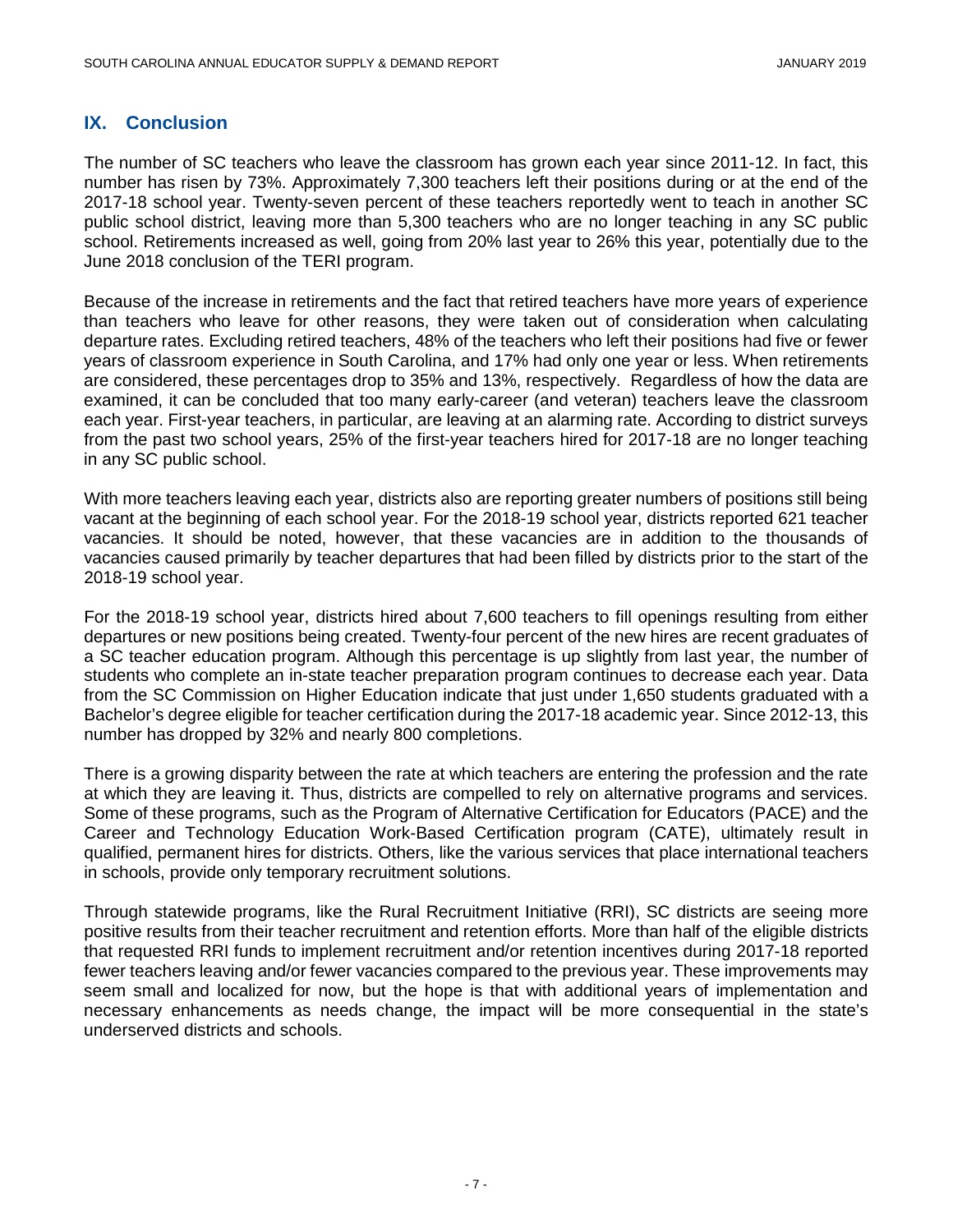**Table 1A includes the number of certified teaching positions allocated in district budgets for the 2018-19 school year.**

| <b>Table 1A</b>                                       | <b>Number of Certified, Teaching Positions</b> |               |             |              |  |
|-------------------------------------------------------|------------------------------------------------|---------------|-------------|--------------|--|
| <b>Subject Area Taught</b>                            | Primary/<br><b>Elementary</b>                  | <b>Middle</b> | <b>High</b> | <b>Total</b> |  |
| Agriculture                                           |                                                | 9.50          | 118.50      | 128.00       |  |
| Art                                                   | 624.31                                         | 260.57        | 365.24      | 1,250.13     |  |
| Business/Marketing/Computer Technology                | 57.82                                          | 326.10        | 633.53      | 1,017.45     |  |
| CATE (Career & Technology subjects)                   |                                                | 114.89        | 1,190.57    | 1,305.46     |  |
| Dance                                                 | 35.00                                          | 44.00         | 37.63       | 116.63       |  |
| <b>Driver's Education</b>                             |                                                |               | 60.75       | 60.75        |  |
| Early Childhood/Elementary (any or all core subjects) | 17,517.74                                      |               |             | 17,517.74    |  |
| English for Speakers of Other Languages (ESOL)        | 383.79                                         | 149.88        | 122.64      | 656.31       |  |
| English/Language Arts                                 |                                                | 1,806.84      | 1,957.95    | 3,764.79     |  |
| Family & Consumer Science                             |                                                | 22.50         | 79.50       | 102.00       |  |
| Gifted & Talented                                     | 452.63                                         | 64.58         | 32.01       | 549.22       |  |
| <b>Guidance Counselor</b>                             | 777.18                                         | 557.73        | 795.39      | 2,130.30     |  |
| Health                                                | 4.00                                           | 54.25         | 103.65      | 161.90       |  |
| Industrial Technology                                 |                                                | 32.00         | 41.50       | 73.50        |  |
| Literacy                                              | 602.55                                         | 97.60         | 68.50       | 768.65       |  |
| <b>Mathematics</b>                                    |                                                | 1,799.59      | 1,920.85    | 3,720.43     |  |
| <b>Media Specialist</b>                               | 627.34                                         | 242.58        | 237.83      | 1,107.75     |  |
| Montessori                                            | 316.00                                         | 34.00         |             | 350.00       |  |
| Music                                                 | 652.29                                         | 520.22        | 463.71      | 1,636.23     |  |
| <b>Physical Education</b>                             | 790.10                                         | 492.00        | 643.82      | 1,925.92     |  |
| <b>Sciences</b>                                       |                                                | 1,517.48      | 1,718.41    | 3,235.89     |  |
| <b>Social Studies</b>                                 |                                                | 1,483.74      | 1,734.31    | 3,218.05     |  |
| <b>Special Education</b>                              | 2,527.95                                       | 1,303.60      | 1,547.50    | 5,379.05     |  |
| Speech Language Therapist (includes contracted FTEs)  | 763.08                                         | 124.66        | 95.76       | 983.50       |  |
| Theater                                               | 25.00                                          | 55.25         | 91.75       | 172.00       |  |
| World Languages                                       |                                                |               |             |              |  |
| American Sign Language (ASL)                          | 0.00                                           | 0.00          | 1.00        | 1.00         |  |
| Chinese                                               | 20.00                                          | 8.00          | 10.50       | 38.50        |  |
| French                                                | 12.80                                          | 38.70         | 123.26      | 174.76       |  |
| German                                                | 7.00                                           | 10.00         | 31.83       | 48.83        |  |
| Japanese                                              | 0.00                                           | 0.00          | 0.00        | 0.00         |  |
| Latin                                                 | 1.00                                           | 7.50          | 18.00       | 26.50        |  |
| Russian                                               | 0.00                                           | 0.00          | 0.00        | 0.00         |  |
| Spanish                                               | 101.00                                         | 170.00        | 592.52      | 863.52       |  |
| Other                                                 | 59.00                                          | 31.08         | 41.38       | 131.46       |  |
| <b>TOTAL</b>                                          | 26,357.59                                      | 11,378.84     | 14,879.78   | 52,616.20    |  |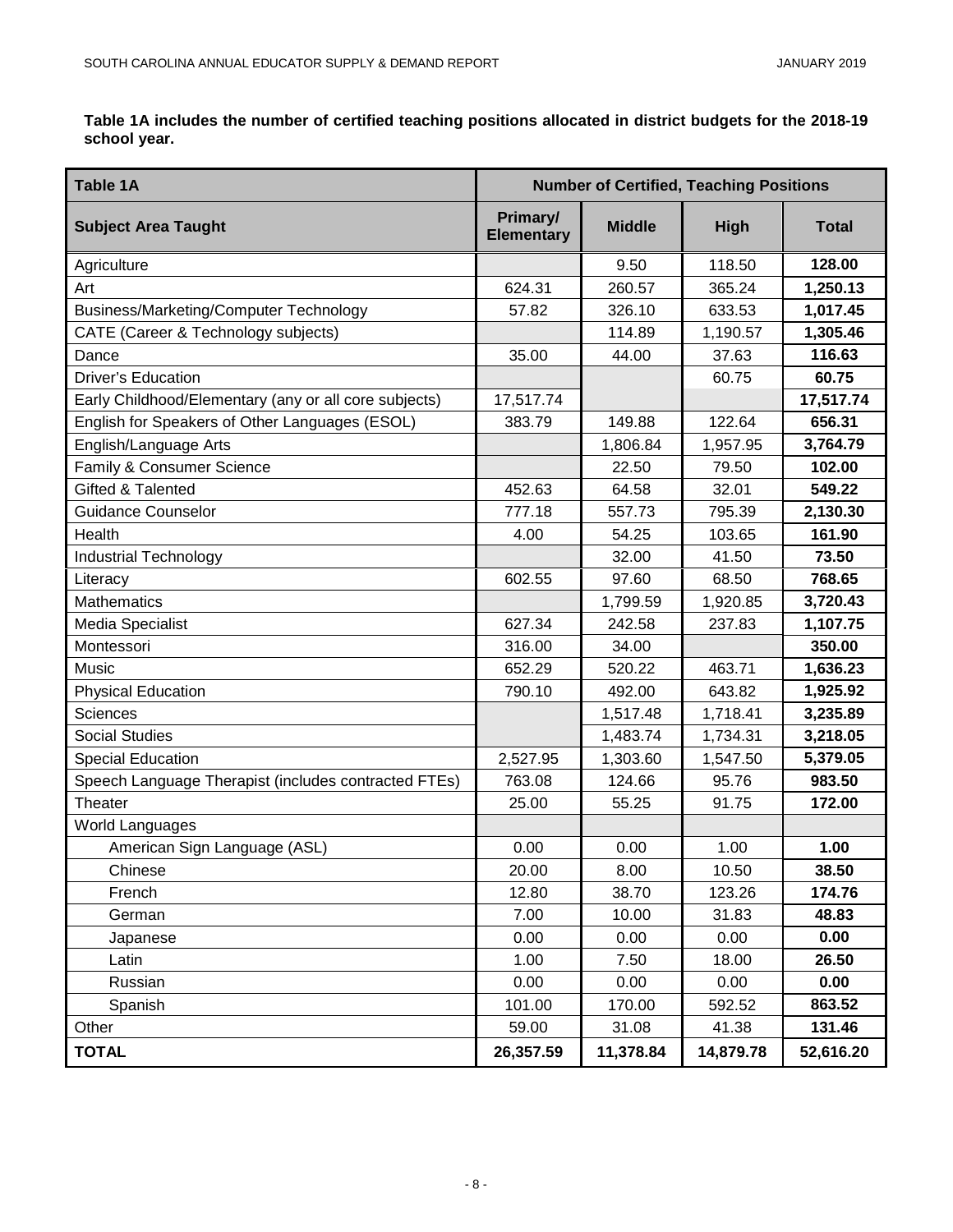#### **Table 2A includes the number of FTEs filled by newly hired certified teachers for the 2018-19 school year.**

| <b>Table 2A</b>                                       | Number of FTEs Filled by Newly Hired,<br><b>Certified Teachers</b> |               |             |              |  |
|-------------------------------------------------------|--------------------------------------------------------------------|---------------|-------------|--------------|--|
| <b>Subject Area Taught</b>                            | Primary/<br><b>Elementary</b>                                      | <b>Middle</b> | <b>High</b> | <b>Total</b> |  |
| Agriculture                                           |                                                                    | 4.50          | 23.50       | 28.00        |  |
| Art                                                   | 95.80                                                              | 39.90         | 42.20       | 177.90       |  |
| <b>Business/Marketing/Computer Technology</b>         | 4.50                                                               | 43.00         | 77.50       | 125.00       |  |
| CATE (Career & Technology subjects)                   |                                                                    | 4.50          | 134.50      | 139.00       |  |
| Dance                                                 | 3.00                                                               | 6.80          | 6.00        | 15.80        |  |
| <b>Driver's Education</b>                             |                                                                    |               | 4.75        | 4.75         |  |
| Early Childhood/Elementary (any or all core subjects) | 2,632.93                                                           |               |             | 2,632.93     |  |
| English for Speakers of Other Languages (ESOL)        | 34.75                                                              | 27.68         | 20.57       | 83.00        |  |
| English/Language Arts                                 |                                                                    | 369.50        | 263.00      | 632.50       |  |
| Family & Consumer Science                             |                                                                    | 2.00          | 10.00       | 12.00        |  |
| Gifted & Talented                                     | 12.20                                                              | 2.00          | 0.00        | 14.20        |  |
| <b>Guidance Counselor</b>                             | 87.95                                                              | 61.35         | 105.60      | 254.90       |  |
| Health                                                | 1.00                                                               | 3.00          | 14.75       | 18.75        |  |
| <b>Industrial Technology</b>                          |                                                                    | 1.00          | 0.00        | 1.00         |  |
| Literacy                                              | 18.50                                                              | 8.50          | 0.50        | 27.50        |  |
| <b>Mathematics</b>                                    |                                                                    | 287.00        | 279.25      | 566.25       |  |
| Media Specialist                                      | 66.50                                                              | 22.50         | 15.00       | 104.00       |  |
| Montessori                                            | 43.00                                                              | 2.00          |             | 45.00        |  |
| Music                                                 | 103.10                                                             | 91.40         | 46.75       | 241.25       |  |
| <b>Physical Education</b>                             | 102.80                                                             | 84.40         | 92.30       | 279.50       |  |
| <b>Sciences</b>                                       |                                                                    | 257.50        | 247.50      | 505.00       |  |
| <b>Social Studies</b>                                 |                                                                    | 239.50        | 237.00      | 476.50       |  |
| <b>Special Education</b>                              | 397.00                                                             | 234.50        | 220.50      | 852.00       |  |
| Speech Language Therapist (includes contracted FTEs)  | 100.65                                                             | 15.70         | 4.00        | 120.35       |  |
| Theater                                               | 6.00                                                               | 8.00          | 16.50       | 30.50        |  |
| World Languages                                       |                                                                    |               |             |              |  |
| American Sign Language (ASL)                          | 0.00                                                               | 0.00          | 0.00        | 0.00         |  |
| Chinese                                               | 7.00                                                               | 2.50          | 6.00        | 15.50        |  |
| French                                                | 1.50                                                               | 5.50          | 17.50       | 24.50        |  |
| German                                                | 0.00                                                               | 2.00          | 5.00        | 7.00         |  |
| Japanese                                              | 0.00                                                               | 0.00          | 0.00        | 0.00         |  |
| Latin                                                 | 0.00                                                               | 0.00          | 3.00        | 3.00         |  |
| Russian                                               | 0.00                                                               | 0.00          | 0.00        | 0.00         |  |
| Spanish                                               | 12.00                                                              | 40.00         | 92.50       | 144.50       |  |
| Other                                                 | 6.00                                                               | 3.50          | 8.00        | 17.50        |  |
| <b>TOTAL</b>                                          | 3,736.18                                                           | 1,869.73      | 1,993.67    | 7,599.58     |  |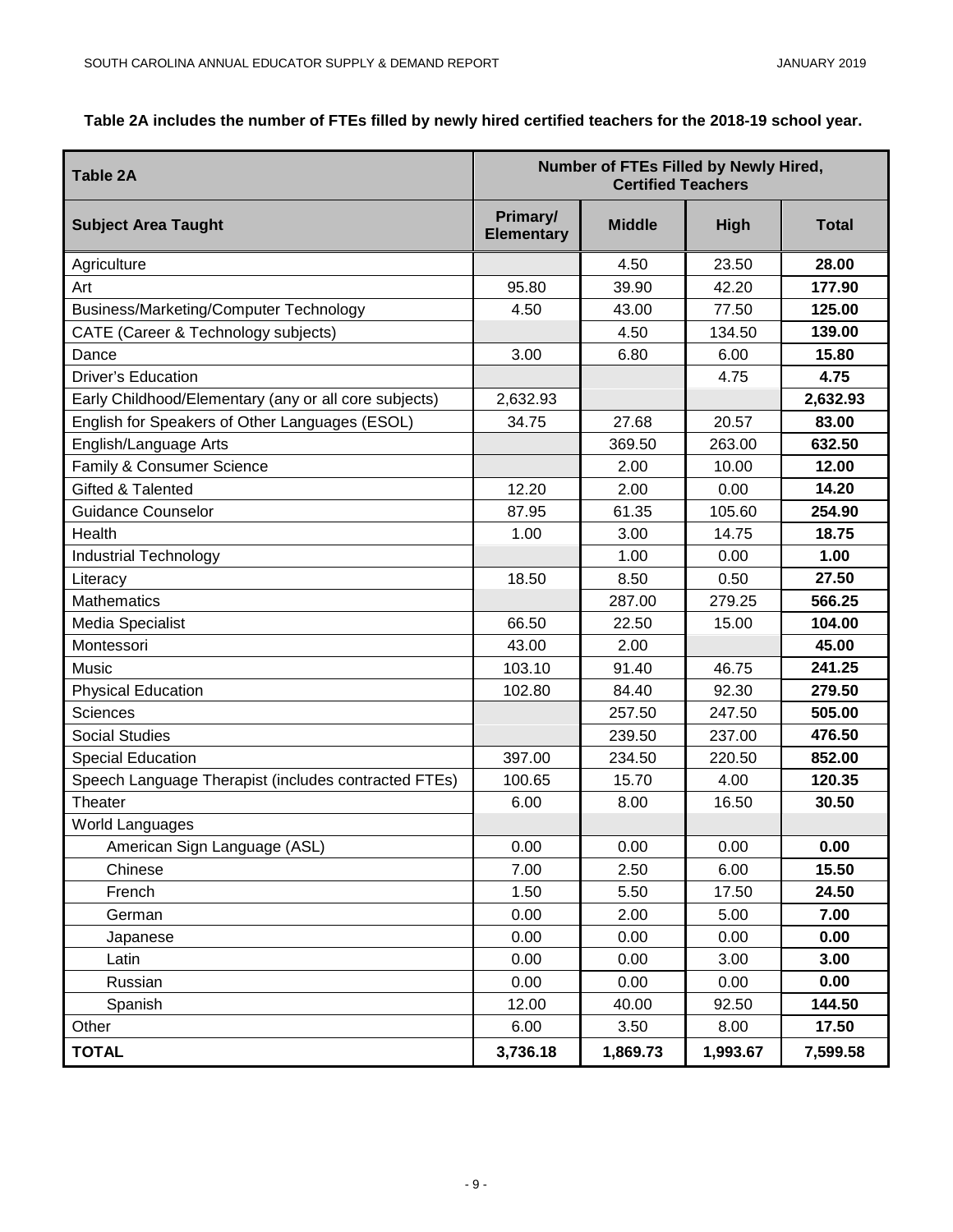| <b>Table 2B</b>                                                                                                    | <b>Number of FTEs Filled by</b>        |
|--------------------------------------------------------------------------------------------------------------------|----------------------------------------|
| <b>Preparation Program or Source</b>                                                                               | <b>Newly Hired, Certified Teachers</b> |
| <b>Preparation Program (new to profession)</b>                                                                     |                                        |
| Teacher education program graduate - In state                                                                      | 1,832.66                               |
| Teacher education program graduate - Out of state                                                                  | 570.50                                 |
| Teacher education program graduation - Online                                                                      | 83.00                                  |
| <b>PACE</b>                                                                                                        | 408.40                                 |
| <b>CATE Program</b>                                                                                                | 111.00                                 |
| American Board                                                                                                     | 24.00                                  |
| <b>Teachers of Tomorrow</b>                                                                                        | 24.00                                  |
| District-based Alternative Certification Program (i.e., GATE or<br>TeachCharleston)                                | 23.00                                  |
| <b>Teach For America</b>                                                                                           | 53.00                                  |
| <b>Adjunct Teaching Certificate</b>                                                                                | 0.00                                   |
| Montessori Initial Certification                                                                                   | 4.00                                   |
| Source (new to district, not new to profession)                                                                    |                                        |
| Teacher who returned to teaching after a gap in service of more than<br>one year and/or is serving as a substitute | 353.55                                 |
| Teacher coming directly from another SC public school district, charter<br>school, or special school               | 2,318.65                               |
| Teacher from a SC college/university or private school                                                             | 145.80                                 |
| Teacher from another state                                                                                         | 1,197.52                               |
| Teacher from another country                                                                                       | 394.00                                 |
| Private contractual service                                                                                        | 46.50                                  |
| Other                                                                                                              | 10.00                                  |
| <b>TOTAL</b>                                                                                                       | 7,599.58                               |

**Table 2C includes the number of FTEs filled by newly hired male and minority teachers for the 2018-19 school year.**

| Table 2C                 | <b>Number of FTEs Filled by</b><br><b>Newly Hired, Certified Teachers</b> |
|--------------------------|---------------------------------------------------------------------------|
| l Male teachers          | 1.393.40                                                                  |
| <b>Minority teachers</b> | 1.685.80                                                                  |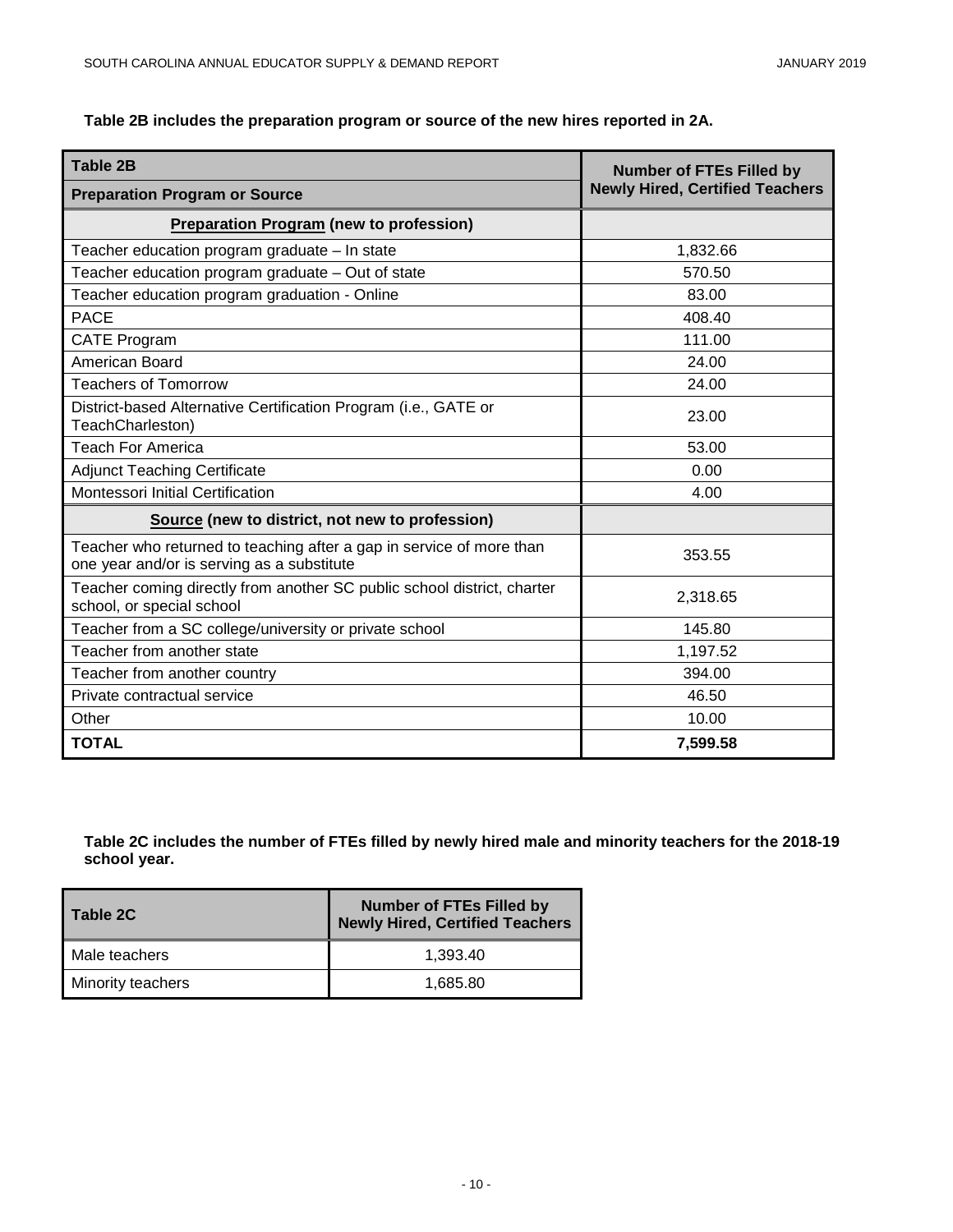**Table 3A includes the number of first-year, alternative certification program participants who were hired for the 2018-19 school year. This information was obtained from the SC Department of Education. Alternative certification programs included in this table are PACE, American Board, Teach For America, Teachers of Tomorrow, GATE, and TeachCharleston.**

| <b>Table 3A</b>                                | Number of First-Year, Alternative Certification<br><b>Program Participants</b> |                |                |                         |  |
|------------------------------------------------|--------------------------------------------------------------------------------|----------------|----------------|-------------------------|--|
| <b>Approved Subject Area</b>                   | Primary/<br><b>Elementary</b>                                                  | <b>Middle</b>  | <b>High</b>    | <b>Total</b>            |  |
| Agriculture                                    | 0                                                                              | 0              | 2              | $\mathbf{2}$            |  |
| Art                                            | 16                                                                             | 3              | 5              | 24                      |  |
| Biology                                        | $\mathbf 0$                                                                    | 0              | 14             | 14                      |  |
| Business/Marketing/Computer Technology         | $\mathbf 0$                                                                    | 40             | 53             | 93                      |  |
| Chemistry                                      | 0                                                                              | 0              | $\overline{2}$ | $\mathbf{2}$            |  |
| Chinese                                        | 0                                                                              | 0              | 1              | 1                       |  |
| Dance                                          | 0                                                                              | 4              | 2              | 6                       |  |
| Early Childhood                                | 1                                                                              | 0              | $\mathbf 0$    | 1                       |  |
| Elementary                                     | 8                                                                              | 0              | $\mathbf 0$    | 8                       |  |
| English - Secondary                            | 0                                                                              | 7              | 32             | 39                      |  |
| English for Speakers of Other Languages (ESOL) | 0                                                                              | 0              | 1              | 1                       |  |
| Family & Consumer Science                      | 0                                                                              | $\overline{2}$ | 1              | 3                       |  |
| French                                         | 1                                                                              | 1              | $\overline{2}$ | 4                       |  |
| German                                         | $\mathbf 0$                                                                    | $\mathbf 0$    | $\overline{2}$ | $\mathbf 2$             |  |
| History                                        | 0                                                                              | 0              | $\overline{2}$ | $\overline{2}$          |  |
| Latin                                          | 0                                                                              | 0              | 1              | 1                       |  |
| Mathematics - Secondary                        | 0                                                                              | $\overline{2}$ | 17             | 19                      |  |
| Media Specialist                               | $\overline{7}$                                                                 | 0              | 1              | 8                       |  |
| Middle Level Language Arts                     | $\mathbf 0$                                                                    | 24             | $\mathbf 0$    | 24                      |  |
| <b>Middle Level Mathematics</b>                | 0                                                                              | 20             | $\mathbf 0$    | 20                      |  |
| Middle Level Science                           | 0                                                                              | 35             | 0              | 35                      |  |
| Middle Level Social Studies                    | 0                                                                              | 47             | 1              | 48                      |  |
| Music - Choral                                 | $\mathbf 0$                                                                    | $\overline{2}$ | $\overline{2}$ | $\overline{\mathbf{4}}$ |  |
| Music - Instrumental                           | $\overline{2}$                                                                 | $\mathbf 0$    | $\overline{2}$ | 4                       |  |
| Music - Strings                                | 1                                                                              | 0              | 1              | $\overline{\mathbf{2}}$ |  |
| <b>Physical Education</b>                      | 7                                                                              | 4              | 12             | 23                      |  |
| Science - Secondary                            | 0                                                                              | C<br>J.        | 25             | 28                      |  |
| Social Studies - Secondary                     | $\pmb{0}$                                                                      | $\overline{c}$ | 27             | 29                      |  |
| Spanish                                        | 5                                                                              | 11             | 17             | 33                      |  |
| Special Education - Emotional Disabilities     | 32                                                                             | 11             | 10             | 53                      |  |
| Special Education - Learning Disabilities      | $\mathbf 0$                                                                    | 1              | $\mathbf 0$    | 1                       |  |
| Special Education - Multi-categorical          | 8                                                                              | 1              | $\overline{2}$ | 11                      |  |
| Theater                                        | $\mathbf 0$                                                                    | $\mathsf 0$    | 5              | $5\phantom{.0}$         |  |
| <b>TOTAL</b>                                   | 88                                                                             | 220            | 242            | 550                     |  |

Note: Some participants are certified in a middle level subject area, but are teaching in a high school; others are certified in a secondary level subject area but teaching in a middle school.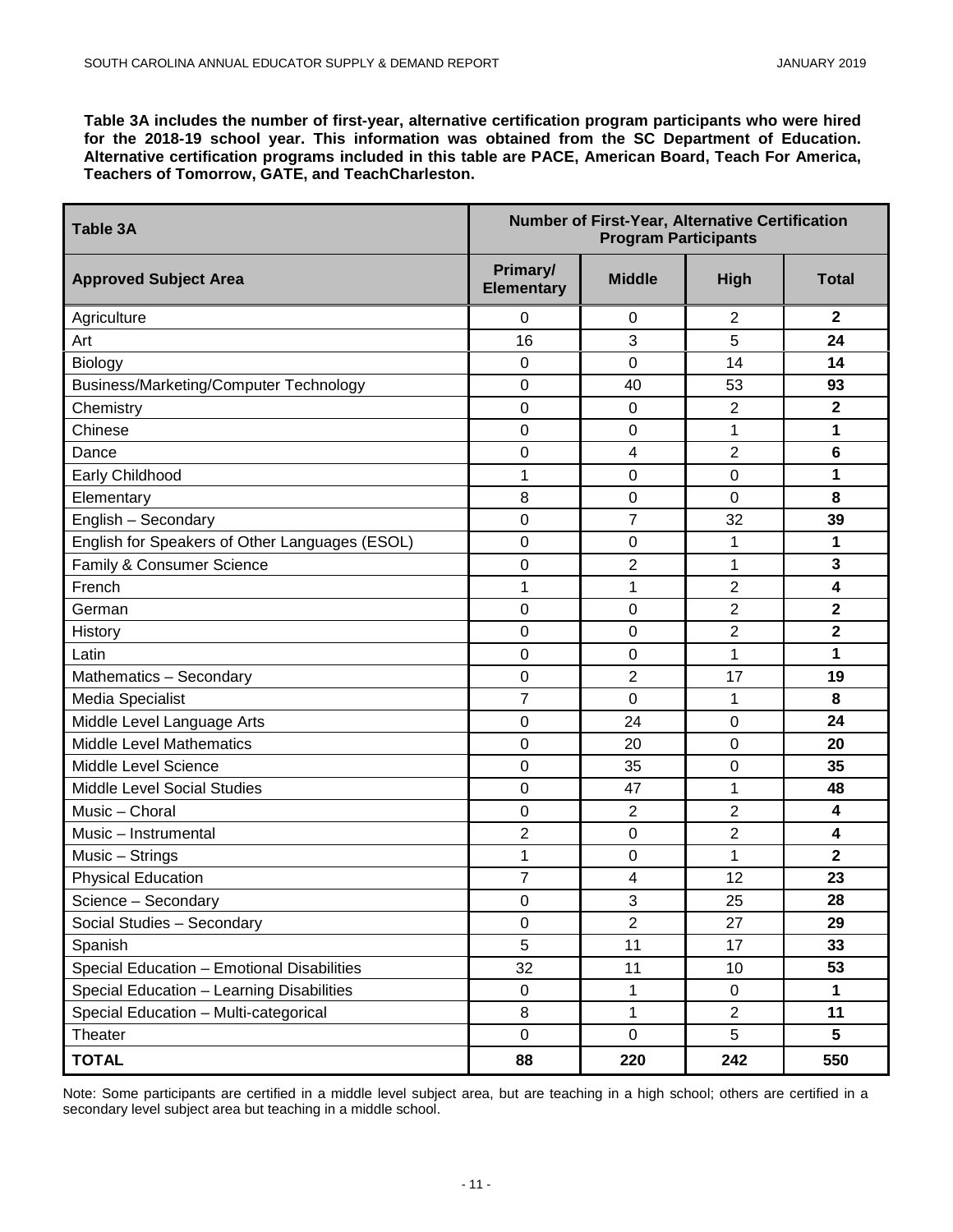**Table 4A includes the number of FTEs held by certified teachers who left their teaching positions during/at the end of the 2017-18 school year.**

| <b>Table 4A</b>                                                                                                                       | Number of FTEs Held by Certified Teachers Who Left Their Positions |                                       |          |                                              |               |                                       |          |              |          |          |
|---------------------------------------------------------------------------------------------------------------------------------------|--------------------------------------------------------------------|---------------------------------------|----------|----------------------------------------------|---------------|---------------------------------------|----------|--------------|----------|----------|
| <b>Reason for Leaving</b>                                                                                                             |                                                                    | <b>Primary/Elementary</b>             |          |                                              | <b>Middle</b> |                                       |          | High         |          |          |
|                                                                                                                                       |                                                                    | Total years of teaching<br>experience |          | <b>Total years of teaching</b><br>experience |               | Total years of teaching<br>experience |          | <b>TOTAL</b> |          |          |
|                                                                                                                                       | $\leq 1$                                                           | $2 - 5$                               | > 5      | $\leq$ 1                                     | $2 - 5$       | > 5                                   | $\leq 1$ | $2 - 5$      | > 5      |          |
| Retirement (includes first-time retirees, TERI period ended, and<br>active retirees who were not rehired or chose not to return       | 4.00                                                               | 4.00                                  | 926.50   | 1.00                                         | 1.00          | 382.00                                | 4.00     | 14.00        | 600.80   | 1,937.30 |
| Changed profession                                                                                                                    | 23.00                                                              | 49.50                                 | 81.50    | 21.00                                        | 19.50         | 31.00                                 | 23.00    | 52.00        | 44.00    | 344.50   |
| Teaching position in another SC public school district, charter<br>school, or special school                                          | 112.00                                                             | 280.33                                | 496.68   | 63.00                                        | 174.83        | 268.58                                | 71.00    | 147.34       | 384.22   | 1,997.98 |
| Teaching position in a SC college/university or private school                                                                        | 3.00                                                               | 8.00                                  | 24.00    | 6.00                                         | 12.00         | 16.00                                 | 2.00     | 9.00         | 18.00    | 98.00    |
| Teaching position in another state or country                                                                                         | 12.00                                                              | 44.00                                 | 56.00    | 12.00                                        | 30.00         | 31.00                                 | 19.00    | 33.00        | 44.00    | 281.00   |
| Non-teaching position in the same district                                                                                            | 1.00                                                               | 3.00                                  | 30.00    | 1.00                                         | 5.00          | 9.00                                  | 1.00     | 5.00         | 19.00    | 74.00    |
| Non-teaching position in another SC school district or SC<br>education entity                                                         | 1.00                                                               | 2.00                                  | 11.00    | 0.00                                         | 2.00          | 10.00                                 | 0.00     | 1.00         | 12.50    | 39.50    |
| Non-teaching position in another state or country                                                                                     | 1.00                                                               | 2.00                                  | 2.00     | 0.00                                         | 1.00          | 2.00                                  | 0.00     | 1.00         | 2.00     | 11.00    |
| Reduction in force (RIF) or program/grant conclusion                                                                                  | 1.00                                                               | 0.00                                  | 1.20     | 1.00                                         | 3.00          | 2.00                                  | 0.00     | 2.00         | 7.00     | 17.20    |
| Did not qualify for state certification                                                                                               | 5.00                                                               | 1.00                                  | 0.00     | 13.00                                        | 2.00          | 2.00                                  | 7.40     | 1.00         | 0.00     | 31.40    |
| Termination or non-renewal of contract/letter of agreement                                                                            | 41.00                                                              | 22.00                                 | 45.50    | 28.50                                        | 23.00         | 31.00                                 | 15.00    | 16.00        | 43.00    | 265.00   |
| International teacher returned to country of origin and/or work<br>visa expired                                                       | 3.00                                                               | 9.00                                  | 9.00     | 0.00                                         | 8.00          | 9.00                                  | 4.00     | 26.00        | 23.00    | 91.00    |
| Returned to school to obtain advanced degree                                                                                          | 7.00                                                               | 14.40                                 | 6.00     | 4.00                                         | 5.00          | 4.00                                  | 2.00     | 14.50        | 8.00     | 64.90    |
| Death or disability/illness                                                                                                           | 5.60                                                               | 4.80                                  | 27.00    | 3.00                                         | 4.00          | 14.00                                 | 5.00     | 11.00        | 30.00    | 104.40   |
| Personal: Family-related (staying home with children, caring for<br>sick/aging parents, spouse relocation, military assignment, etc.) | 139.50                                                             | 231.30                                | 301.94   | 61.00                                        | 96.60         | 137.50                                | 59.50    | 98.20        | 154.00   | 1,279.54 |
| Personal: Job-related (salary, administrative support, lack of<br>preparation, general dissatisfaction, etc.)                         | 19.00                                                              | 24.60                                 | 49.40    | 11.20                                        | 11.50         | 23.00                                 | 13.00    | 26.00        | 29.90    | 207.60   |
| Other or unknown reason                                                                                                               | 52.00                                                              | 53.00                                 | 125.00   | 39.00                                        | 27.00         | 64.00                                 | 15.00    | 25.00        | 95.00    | 495.00   |
| <b>Total</b>                                                                                                                          | 430.10                                                             | 752.93                                | 2,192.72 | 264.70                                       | 425.43        | 1,036.08                              | 240.90   | 482.04       | 1,514.42 |          |
| <b>TOTAL</b>                                                                                                                          | 3,375.75                                                           |                                       | 1,726.21 |                                              |               |                                       | 2,237.36 |              | 7,339.32 |          |

Note: Most retired teachers reported as having 5 or fewer years of teaching experience are those who retired from other states, were hired in SC, and then "retired" from SC after 1-5 years of teaching in the state. Others were alternatively certified teachers who taught 1-5 years in SC, and retired when they reached the appropriate ages.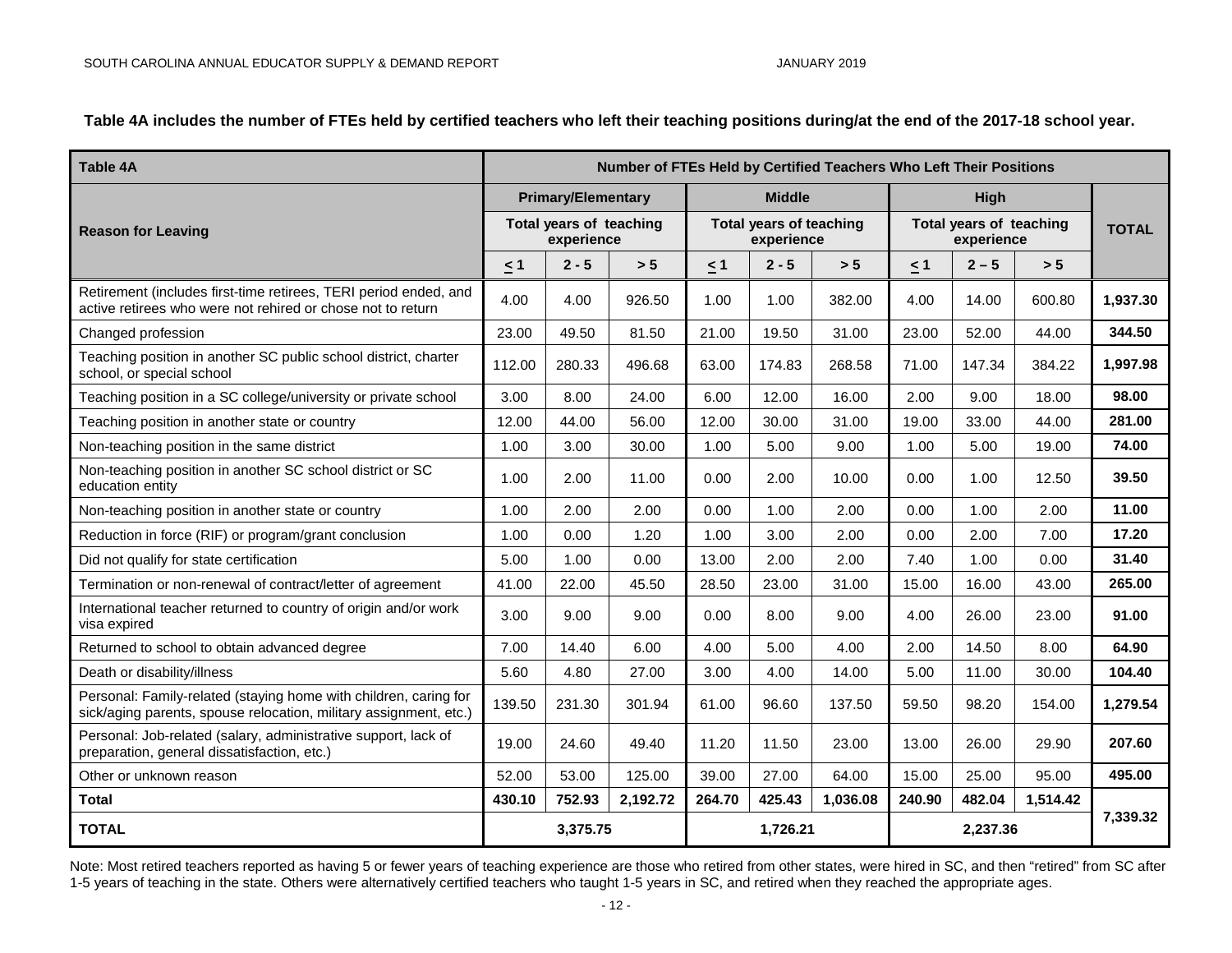**Table 4B includes the number of FTEs held by teachers, who are enrolled in or have completed an alternative certification program, who left their positions during/at the end of the 2017-18 school year. These teachers are a subset of those included in question 4A.**

| <b>Table 4B</b>                                                                                                                       | Number of FTEs Held by Teachers (with or<br>obtaining alternative certification) Who Left<br><b>Their Positions</b> |              |       |        |
|---------------------------------------------------------------------------------------------------------------------------------------|---------------------------------------------------------------------------------------------------------------------|--------------|-------|--------|
| <b>Reason for Leaving</b>                                                                                                             | <b>Total years of teaching</b>                                                                                      | <b>Total</b> |       |        |
|                                                                                                                                       | $\leq 1$                                                                                                            | $2 - 5$      | >5    |        |
| Retirement (includes first-time retirees, TERI period ended, and<br>active retirees who were not rehired or chose not to return       | 0.00                                                                                                                | 2.00         | 24.00 | 26.00  |
| Changed profession                                                                                                                    | 21.00                                                                                                               | 9.00         | 1.00  | 31.00  |
| Teaching position in another SC public school district, charter<br>school, or special school                                          | 25.00                                                                                                               | 25.00        | 23.00 | 73.00  |
| Teaching position in a SC college/university or private school                                                                        | 0.00                                                                                                                | 1.00         | 1.00  | 2.00   |
| Teaching position in another state or country                                                                                         | 1.00                                                                                                                | 6.00         | 3.00  | 10.00  |
| Non-teaching position in the same district                                                                                            | 0.00                                                                                                                | 1.00         | 0.00  | 1.00   |
| Non-teaching position in another SC school district or SC<br>education entity                                                         | 0.00                                                                                                                | 0.00         | 0.00  | 0.00   |
| Non-teaching position in another state or country                                                                                     | 0.00                                                                                                                | 0.00         | 0.00  | 0.00   |
| Reduction in force (RIF) or program/grant conclusion                                                                                  | 0.00                                                                                                                | 1.00         | 1.00  | 2.00   |
| Did not complete the alternative certification program in the<br>required time frame                                                  | 10.00                                                                                                               | 0.00         | 0.00  | 10.00  |
| Termination or non-renewal of contract/letter of agreement                                                                            | 14.00                                                                                                               | 4.00         | 5.00  | 23.00  |
| Returned to school to obtain advanced degree                                                                                          | 0.00                                                                                                                | 2.50         | 1.00  | 3.50   |
| Death or disability/illness                                                                                                           | 0.00                                                                                                                | 0.00         | 1.00  | 1.00   |
| Personal: Family-related (staying home with children, caring for<br>sick/aging parents, spouse relocation, military assignment, etc.) | 16.00                                                                                                               | 12.00        | 5.00  | 33.00  |
| Personal: Job-related (salary, administrative support, lack of<br>preparation, general dissatisfaction, etc.)                         | 3.00                                                                                                                | 0.00         | 0.00  | 3.00   |
| Other or unknown reason                                                                                                               | 8.00                                                                                                                | 8.00         | 2.00  | 18.00  |
| <b>TOTAL</b>                                                                                                                          | 98.00                                                                                                               | 71.50        | 67.00 | 236.50 |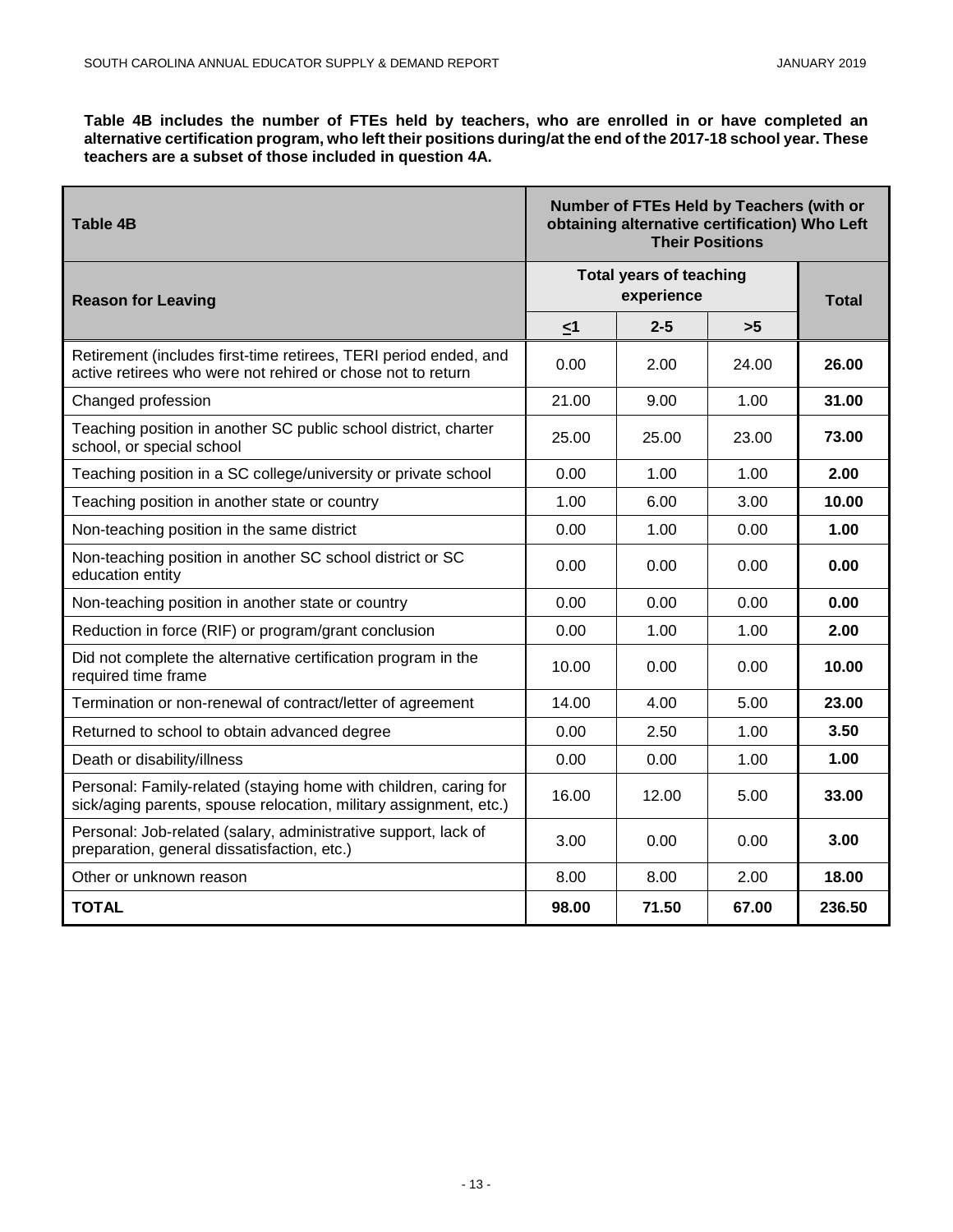**Table 5A includes the number of certified teaching positions reported as vacant at the beginning of the 2018-19 school year.** 

| <b>Table 5A</b>                                       | <b>Number of Certified, Vacant Teaching Positions</b> |               |             |              |  |
|-------------------------------------------------------|-------------------------------------------------------|---------------|-------------|--------------|--|
| <b>Subject Area Taught</b>                            | Primary/<br><b>Elementary</b>                         | <b>Middle</b> | <b>High</b> | <b>Total</b> |  |
| Agriculture                                           |                                                       | 0.00          | 2.00        | 2.00         |  |
| Art                                                   | 14.33                                                 | 8.58          | 4.09        | 27.00        |  |
| Business/Marketing/Computer Technology                | 0.00                                                  | 4.50          | 4.50        | 9.00         |  |
| CATE (Career & Technology subjects)                   |                                                       | 3.00          | 11.50       | 14.50        |  |
| Dance                                                 | 1.00                                                  | 0.00          | 1.50        | 2.50         |  |
| <b>Driver's Education</b>                             |                                                       |               | 1.50        | 1.50         |  |
| Early Childhood/Elementary (any or all core subjects) | 99.00                                                 |               |             | 99.00        |  |
| English for Speakers of Other Languages (ESOL)        | 3.00                                                  | 1.00          | 3.00        | 7.00         |  |
| English/Language Arts                                 |                                                       | 18.75         | 39.25       | 58.00        |  |
| Family & Consumer Science                             |                                                       | 0.00          | 0.00        | 0.00         |  |
| Gifted & Talented                                     | 2.00                                                  | 0.00          | 0.00        | 2.00         |  |
| Guidance                                              | 2.50                                                  | 2.00          | 5.00        | 9.50         |  |
| Health                                                | 0.50                                                  | 1.50          | 3.50        | 5.50         |  |
| <b>Industrial Technology</b>                          |                                                       | 0.00          | 1.00        | 1.00         |  |
| Literacy                                              | 3.00                                                  | 1.00          | 0.50        | 4.50         |  |
| Mathematics                                           |                                                       | 19.50         | 45.00       | 64.50        |  |
| Media Specialist                                      | 14.50                                                 | 4.00          | 1.50        | 20.00        |  |
| Montessori                                            | 1.00                                                  | 1.00          |             | 2.00         |  |
| Music                                                 | 12.33                                                 | 7.33          | 7.59        | 27.25        |  |
| <b>Physical Education</b>                             | 8.50                                                  | 3.50          | 15.25       | 27.25        |  |
| <b>Sciences</b>                                       |                                                       | 19.75         | 25.25       | 45.00        |  |
| <b>Social Studies</b>                                 |                                                       | 17.00         | 15.50       | 32.50        |  |
| Special Education                                     | 47.50                                                 | 31.50         | 26.00       | 105.00       |  |
| Speech Language Therapist (includes contracted FTEs)  | 23.50                                                 | 3.00          | 1.00        | 27.50        |  |
| Theater                                               | 1.00                                                  | 0.25          | 2.00        | 3.25         |  |
| <b>World Languages</b>                                |                                                       |               |             |              |  |
| American Sign Language (ASL)                          | 0.00                                                  | 0.00          | 0.00        | 0.00         |  |
| Chinese                                               | 0.00                                                  | 0.00          | 0.00        | 0.00         |  |
| French                                                | 0.00                                                  | 1.00          | 2.00        | 3.00         |  |
| German                                                | 0.00                                                  | 0.00          | 0.00        | 0.00         |  |
| Japanese                                              | 0.00                                                  | 0.00          | 0.00        | 0.00         |  |
| Latin                                                 | 0.00                                                  | 0.00          | 2.00        | 2.00         |  |
| Russian                                               | 0.00                                                  | 0.00          | 0.00        | 0.00         |  |
| Spanish                                               | 4.00                                                  | 2.00          | 12.00       | 18.00        |  |
| Other                                                 | 0.00                                                  | 0.00          | 1.00        | 1.00         |  |
| <b>TOTAL</b>                                          | 237.66                                                | 150.16        | 233.43      | 621.25       |  |